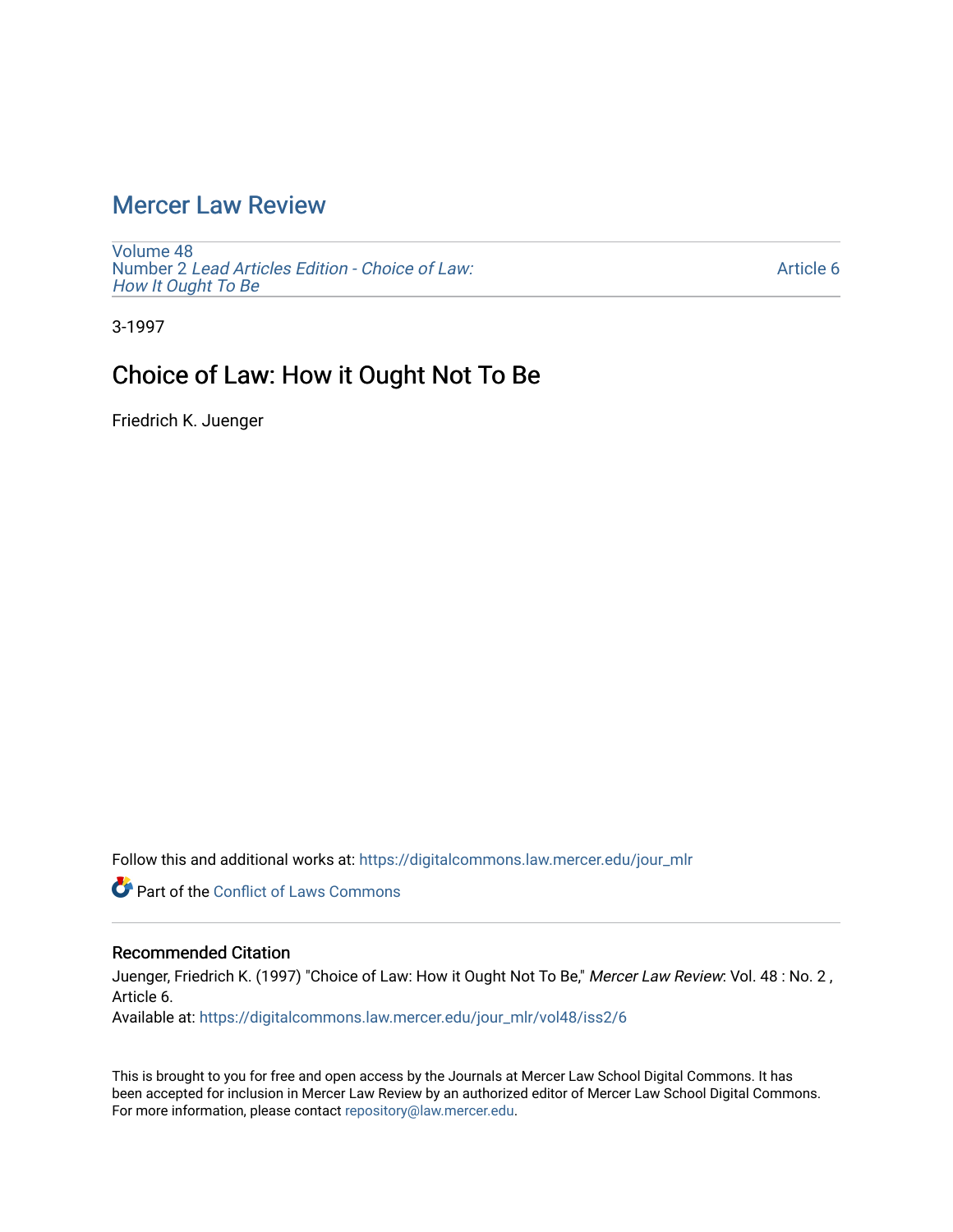# **Choice of Law: How it Ought Not To Be**

## **by Friedrich K. Juenger**

# **I.**

When the *Mercer Law Review* sent me the transcript of the October **1996** Roundtable at the Walter F. George School of Law, I was curious to learn what progress interest analysis has made since the death of its founder, Brainerd Currie, more than thirty years ago. Alas, the transcript confirmed my suspicion: there is nothing new to be found in that corner of conflicts methodology. The participants discussed that corner of conflicts methodology. shopworn cases and produced period pieces that might as well have been written in the sixties. But while that era's symposia sparked lively differences of opinion on essential points, the Mercer discussants, being True Believers in Currie's methodology, all agreed on fundamentals. Their choice of cases, hoary chestnuts from the fifties, sixties, and seventies (only *Schultz v. Boy Scouts of America, Inc.'* is of a more recent vintage, although it, too, was decided well over a decade ago), conveys the impression that that methodology is stuck in a time warp.

Currie's school may not be the only one to delight in anachronisms. For instance, Cavers' landmark article, written in **1933,** dealt with married women's disabilities, a topic that had already inspired Benedikt Carpzov in the seventeenth century. But Currie did appreciate such fusty relics. In fact, he picked the very same issue as the topic for the seminal piece he published in the late fifties, a time when married women had long been emancipated. Given this antiquarian bent, it seems that the obsolescence of an issue is a virtue rather than a vice in the eyes of interest analysts. That would explain why Currie's disquisition on Massachusetts women still occupies a prominent place in

<sup>\*</sup> Edward L. Barrett, Jr., Professor of Law, University of California at Davis. University of Michigan (M.C.L., 1957); Columbia University (J.D., 1960).

**<sup>1.</sup>** 480 N.E.2d 679 (N.Y. 1985).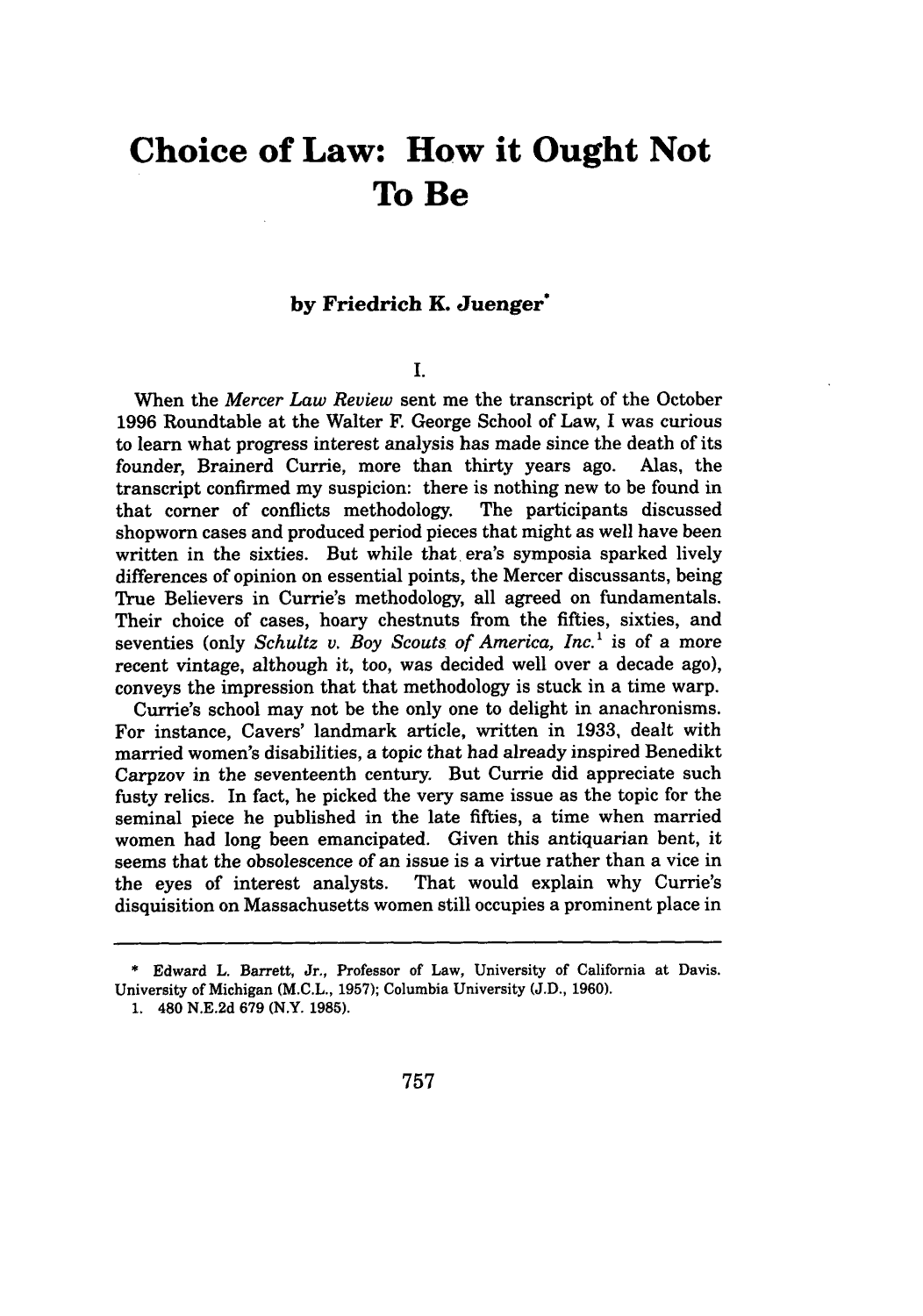a recent casebook and why the analysts insist on discussing conflicts problems such as those posed **by** the long extinct caps on wrongful death recovery and guest statutes, a species of legislation dating back to the thirties that has succumbed to law reform in all states except Alabama.

Alas, the academicians' enchantment with legal fossils has a drawback. Time spent on quaint oddities from the past is bound to distract them from the issues of our days. For instance, they are bound to overlook changes in the law that convert their favorite specimens into ghost cases. Thus, no one at Mercer considered, in discussing *Walton v. Arabian American Oil Co.* **,2** the effect of Federal Rule of Civil Procedure 44.1 on the resolution of the foreign law issue the case presented. More importantly, scholars preoccupied with past problems are wont to pay little attention to such current conflicts issues as those created **by** the socalled "reform" that has balkanized American tort law, or the choice-oflaw conundrums posed by mass disasters. As far as the latter are concerned, of course, interest analysts may do well to avoid them. As the Mercer Roundtable shows, their methodology complicates the resolution of even run-of-the-mill two-party situations and would therefore only heap further complexities on already complex cases.

**I.**

Practical considerations, in any event, do not seem to be uppermost in the analysts' minds. Apparently, they look upon choice of law not so much as a means to accommodate the exigencies of interstate and international disputes than as a titillating intellectual exercise, a haven far removed from real-world concerns, in Posnak's words, the "wacky, zany, problematically wonderful world of choice of law."<sup>3</sup> With little regard for Rosenberg's admonition that "the game is not being played so [scholars] can flex their jurisprudential muscles," the analysts enjoy their "three-dimensional chess games."4 Given the amorphous nature of the two concepts that are central to their methodology-policies and interests-there is an almost inexhaustible array of moves and countermoves available to keep them entertained. Thus, any run-of-themill traffic accident can serve as the basis for a long and erudite analysis of the policies and interests at stake.

Law review articles, as well as reported cases, reveal considerable differences of opinion on what policies inform a particular statutory or common law rule because, as David Currie notes, ascertaining these

<sup>2.</sup> **233** F.2d 541 **(2d** Cir. **1956),** *cert. denied,* **352 U.S. 872 (1956).**

**<sup>3.</sup>** Transcript, *Choice of Law: How It Ought to Be,* 48 MERCER L. REv. **639,** 642 **(1997)**

<sup>4.</sup> Maurice Rosenberg, *Comments on* Reich v. Purcell, **15** UCLA L. REv. 641,644 **(1968).**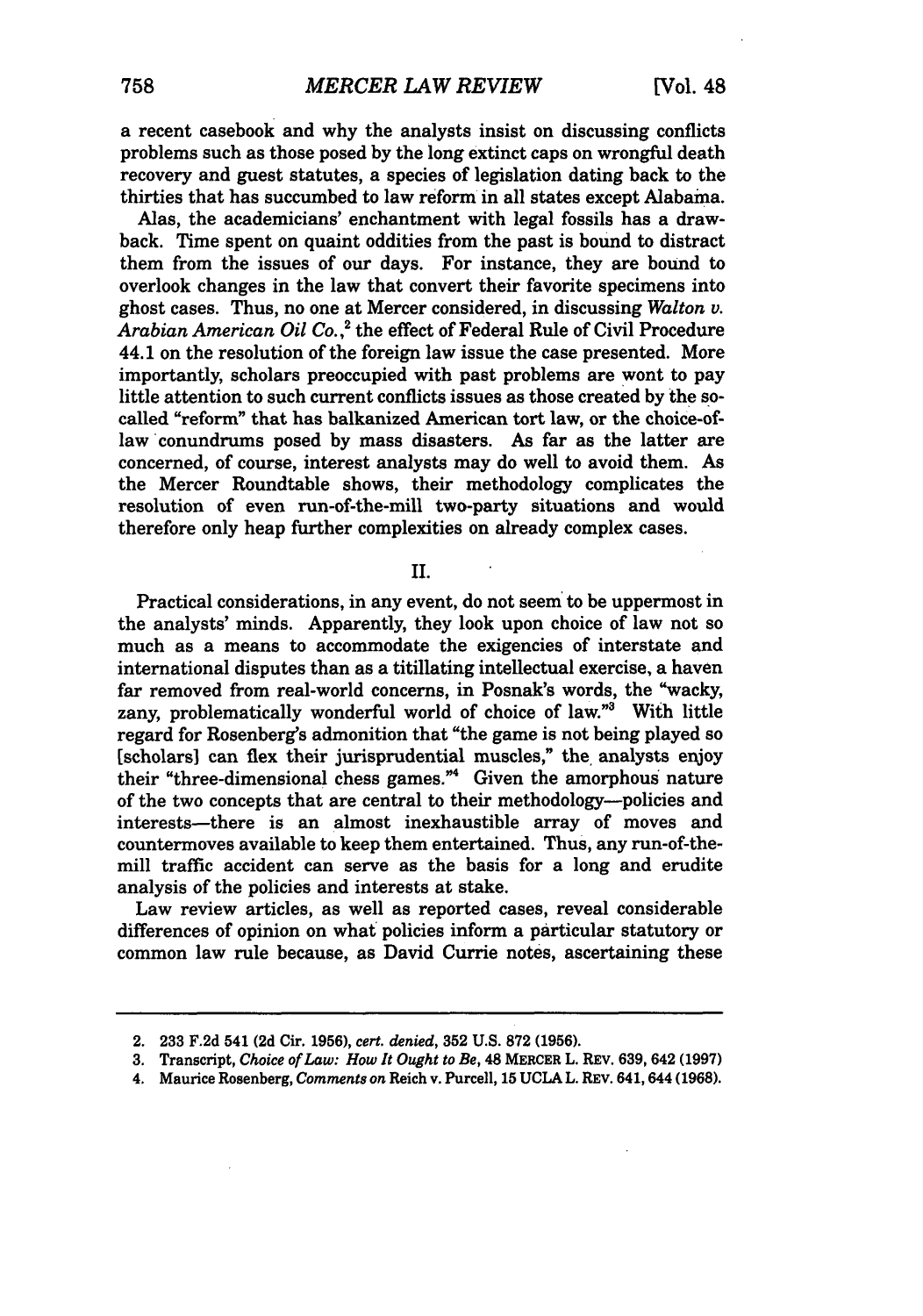policies is a highly subjective matter.<sup>5</sup> In addition, there is room for disagreement on the interests a state may have in effectuating whatever policies it may espouse. It should therefore come as no surprise that interest analysis is not a unitary methodology but rather an agglomeration of "stagnant pools of doctrine, each jealously guarded by its adherents."<sup>6</sup> Although this diversity of opinion offers much fodder for publications, it is a bit of an embarrassment. After all, interest analysis is designed to vindicate state policies and interests, a purpose it cannot possibly serve well unless there is agreement on what these policies and interests are. If such agreement is lacking, courts that follow Currie's approach will inevitably sacrifice these precious commodities by misjudging what particular policies and interests are at stake. If even the analysts cannot agree, judges--invariably lost in our mysterious science-can hardly be expected to figure out what the gurus cannot divine.

#### III.

Worse yet, the Mercer Roundtable makes one wonder whether the analysts actually possess the skills necessary to ascertain the policies behind particular rules of decision. Certainly, their attempts to determine the purpose of, say, guest statutes are not encouraging. As a glance at Prosser's treatise will instantly reveal, these enactments lacked any plausible policy; they were the product of relentless and effective lobbying by insurance companies. In fact, the "policies" effective lobbying by insurance companies. underlying such legislation are sufficiently untenable that many courts<br>have held them unconstitutional. Assuming, however, that guest have held them unconstitutional. statutes do represent a policy, whom was it designed to benefit? Because the enterprises that lobbied them operate nationwide, the argument that these enactments protect only "local" insurers (Allstate, Nationwide!) against "collusion" (another unwarranted assumption, as Prosser shows) is unconvincing. Similarly unconvincing are the speculations of the participants in the Mercer Roundtable, in discussing *Grant v. McAuliffe,'* about the former Arizona law that abated tort actions upon the tortfeasor's death. That obsolete rule never served any discernible purpose; it merely attested to the remarkable staying power of the old common law adage *actio personalis moritur cum persona,* as yet another glance at Prosser would have shown.

**<sup>5.</sup>** Transcript, *supra* note **3,** at **656, 670, 698** (Currie).

**<sup>6.</sup>** Herma Hill Kay, *The Use of Comparative Impairment to Resolve True Conflicts: An Evaluation of the California Experience,* **68 CAL.** L. REv. 577, 615 (1980).

<sup>7. 264</sup> P.2d 944 (Cal. **1953).**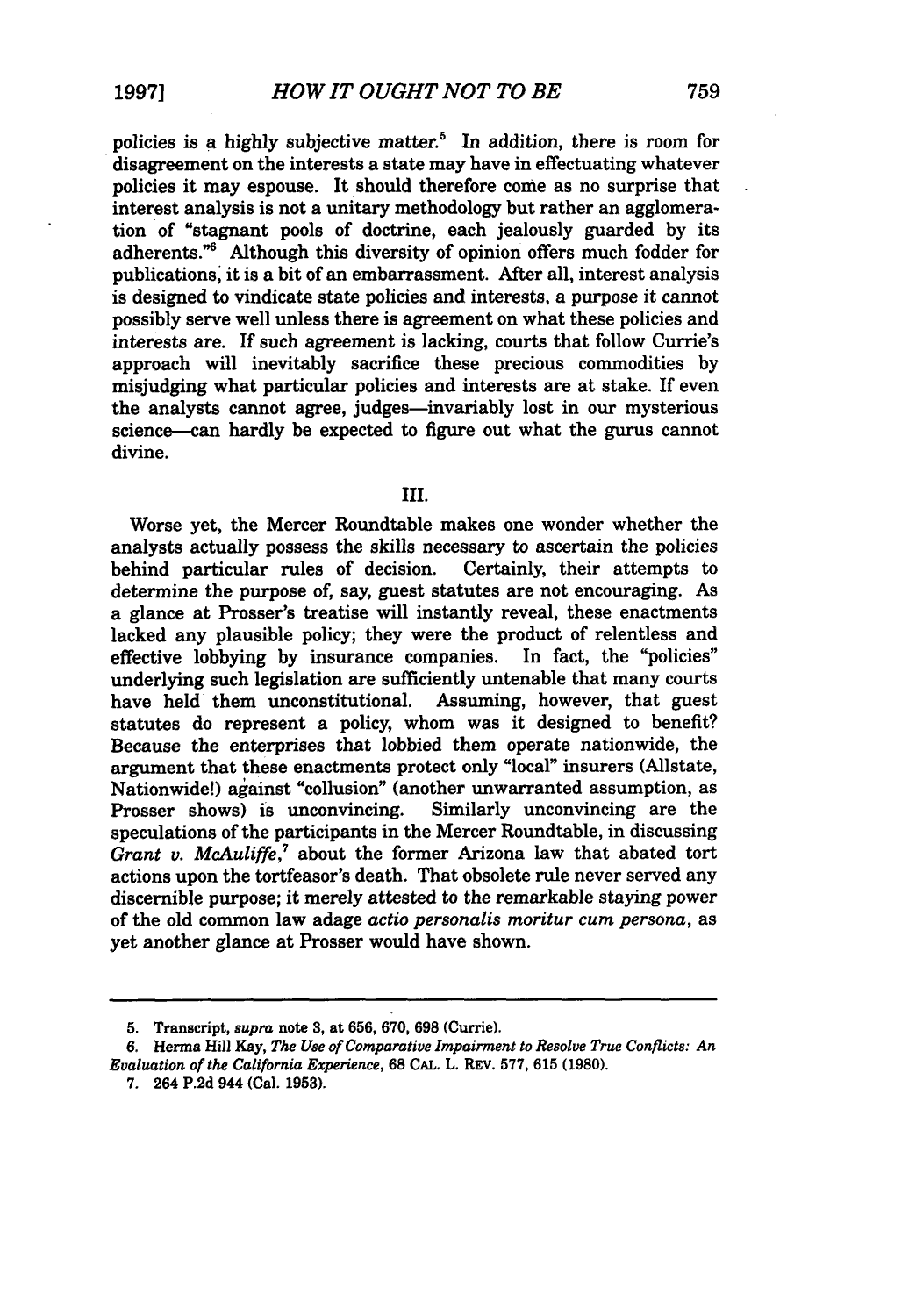When analysts attempt to fathom the reasons behind the laws of foreign countries, their efforts become wholly implausible. Take the Zacatecan cap on tort damages, which was at issue in *Hurtado v. Superior Court of Sacramento County.*<sup>8</sup> Roundtable participants even realized that he was not dealing with "Mexican law," but rather with the civil code of a constituent Mexican state (yes, our southern neighbors do have a federal system). Also, the pertinent provision is not "a wrongful death statute" as some of them seemed to think; the civil law was never burdened by as questionable a precedent as *Baker v. Bolton.9* Rather, the Zacatecan Civil Code ordained an across-the-board limitation on recovery for both personal injury and death. To determine the policy behind it would of course require a careful study of Mexican legal history rather than the guesswork that mars the opinion in *Hurtado* and the pages of the *Mercer Law Review.* To date, however, no analyst has undertaken such a study.

#### **IV.**

Looking at such examples of policy analysis done by Brainerd Currie's followers, one may well doubt whether the analysts will ever get it right. After all, they had thirty years to figure out the "policy" behind guest statutes and, as the Roundtable discussion of *Babcock v. Jackson*<sup>10</sup> shows, they still are at a loss to explain what it is. Nor have the analysts ever managed to demonstrate that the notion of "interest" has any substance, or even to explain what it actually means (in fact, some of them seem to be uncomfortable with the term). Brainerd Currie used to anthropomorphize states, depicting them as a bunch of egotistical beings who are eager to have their law rather than someone else's apply. The Hobbesian state of nature he hypothesized is hardly an accurate depiction of our federal system. Nor does the tableau of warring states he painted reflect the fact that the conflict of laws, for centuries, has attempted to alleviate conflicts rather than to exacerbate them.

For these reasons, I doubt that interest analysis, taken seriously, has much to offer courts called upon to resolve problems posed by real-life interstate and international transactions. That methodology produces an intolerable lack of certainty, predictability, and uniformity of result, which is the inexorable consequence of an approach premised on empty imagery. The social cost of such an approach is great: counsel may commit malpractice if they settle; run-of-the-mill traffic accidents must be litigated up to the highest state court. Shrugging off such criticism,

**0**

<sup>8. 522</sup> P.2d 666 (Cal. 1974).

<sup>9. 170</sup> Eng. Rep. 1033 (1808).

<sup>10. 191</sup> N.E.2d 279 (N.Y. 1963).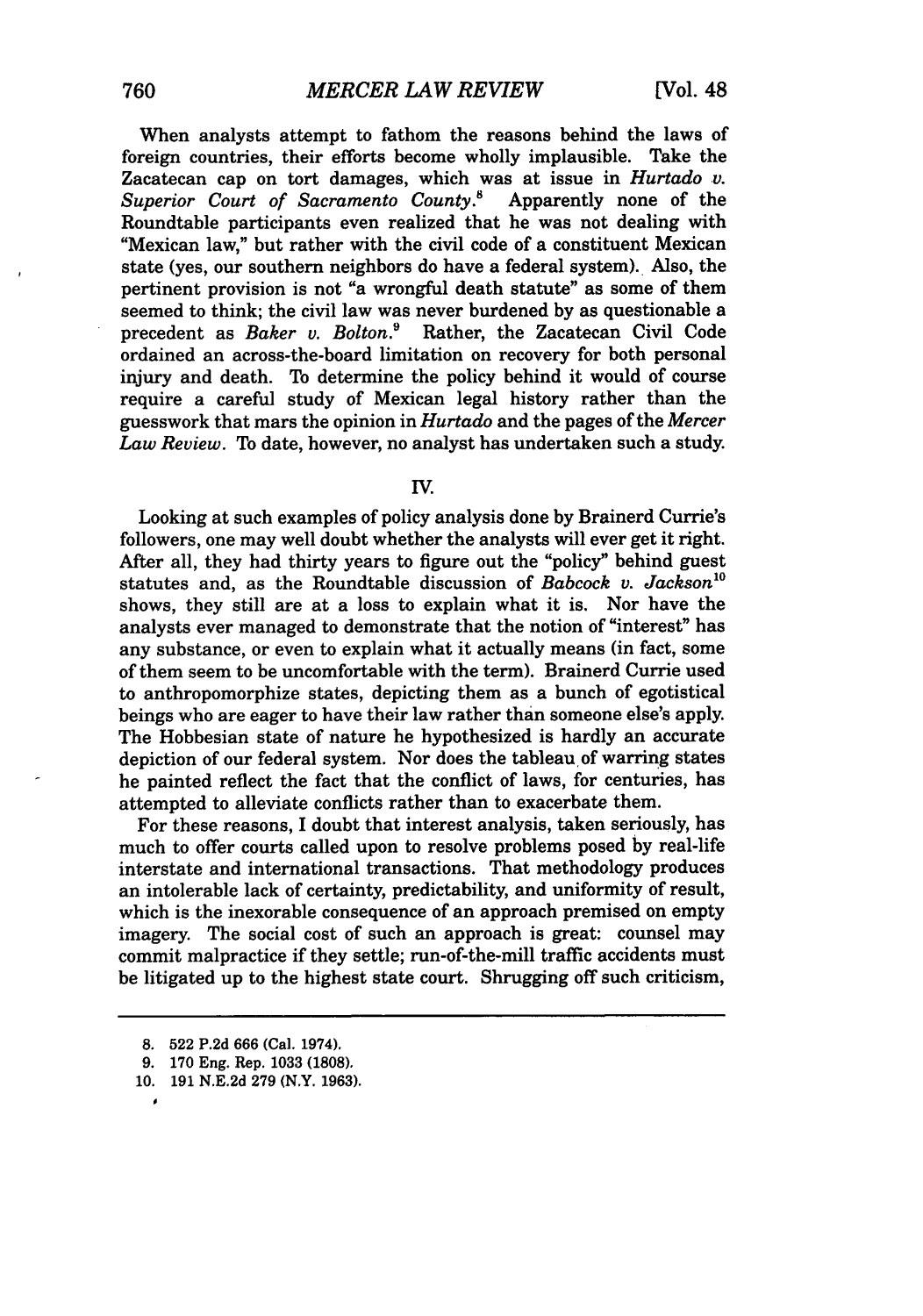the analysts argue that uncertainty also characterizes other fields of law. They overlook, however, that uncertainties usually can be cleared up by one supreme court decision. In contrast, because it requires an ad hoc assessment of each case, interest analysis creates *aperpetuum mobile* for stirring up conflicts litigation; supreme courts using that approach do not settle issues but create them. But that does not seem to faze even David Currie, who teaches at the University of Chicago, home of the Coase theorem, where transaction costs are taken seriously.

V.

Given its obvious defects, what reasons can possibly explain the ready acceptance of interest analysis by the judiciary? There must, of course, be something about a loose and open-ended analysis that tempts judges. Interest analysts are prone to invoke "legal realism," as several of the Roundtable participants did, in support of their doctrine. But, how realistic is the analysts' appreciation of the courts' handiwork? Of the group assembled at Mercer, only Felix and Posnak acknowledged that the intrinsic quality of conflicting rules of decision can play a role in deciding choice-of-law cases. However, the judicial tendency to pick the better law should be obvious to anyone who looks not only at opinions but also at holdings.

The large majority of cases in which courts adopted the new learning dealt with guest statutes (or their functional equivalent, intrafamily immunity) and caps on wrongful death recovery. In most of these cases, the courts skillfully employed interest analysis or other modern approaches to avoid application of such "drags on the coattails of civilization."" The true significance of the "conflicts revolution" was to reflect, on the choice-of-law level, the substantive tort law revolution that swept the country during the sixties and seventies. Because of their indeterminacy, the new methodologies could serve the function that the classical escape devices of yore used to serve, namely to enable judges to reach the right result, in a much more effective fashion.

Most of the early cases that prompted the "conflicts revolution" presented a stereotyped pattern: the defendant (or rather counsel for the defendant's insurance company) dragged in from out of state one of the various common law or statutory monstrosities, most often a guest statute, that unreasonably impeded tort recovery. In a forum that was not burdened by similar bad law, defense counsel's strategy could hardly count on the *favor iudicis.* By manipulating such easily manipulatable concepts as "interests" and "policies," judges readily avoided applying

**<sup>11.</sup>** Clark v. Clark, 222 **A.2d 205, 209 (N.H. 1966).**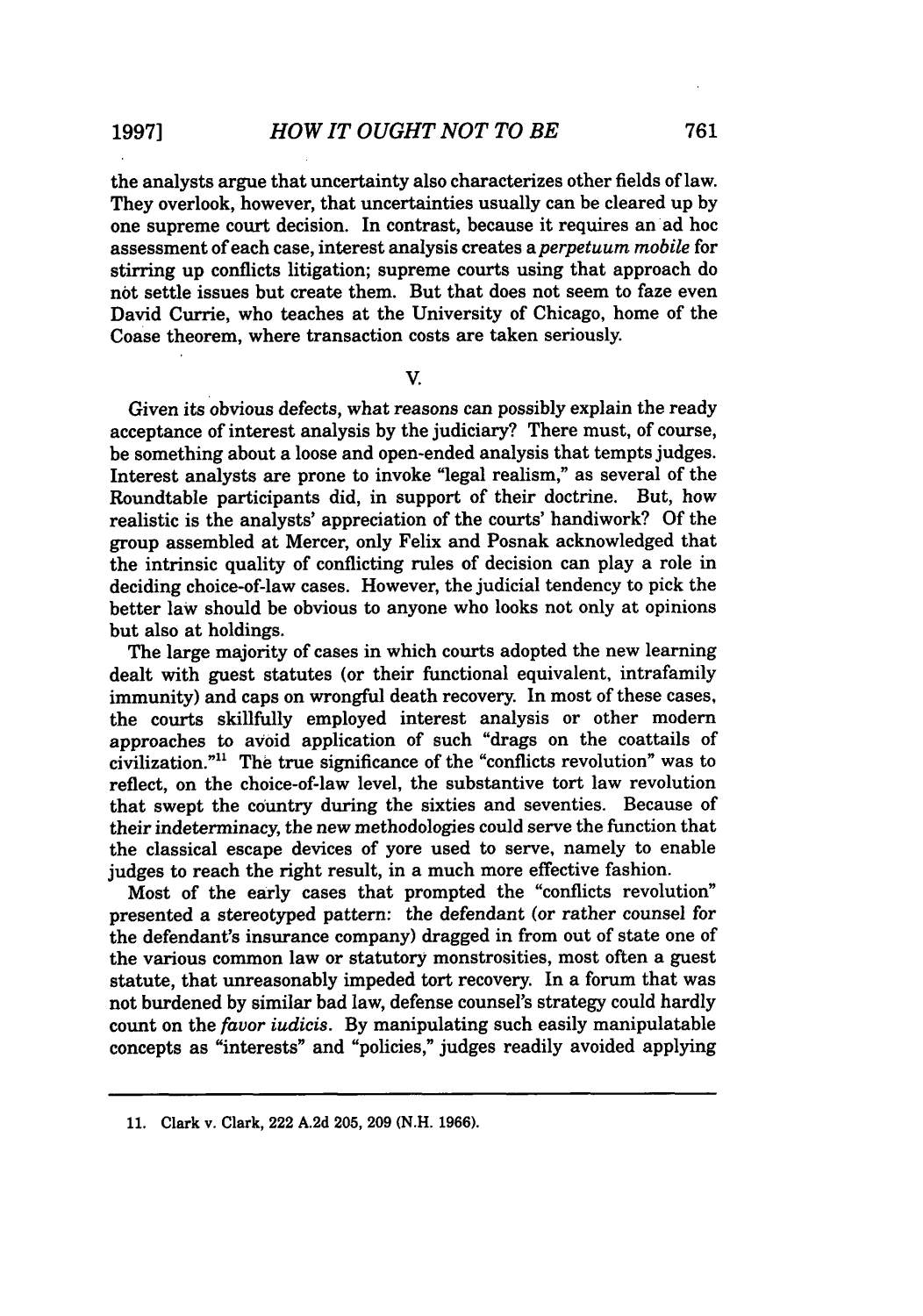substandard foreign rules that offended their sense of justice. In other words, the new approaches furnished a convenient escape device. Amazing as it may seem, while Brainerd Currie did allude to this phenomenon, most of his followers, though they claim to be legal realists, apparently fail to notice what should be obvious.

#### VI.

The fact that interest analysis glosses over what courts are actually doing is apparent not only from the analysts' discussion of tort cases but also from their apparent uneasiness with contract choice of law. The court decision they chose for the Roundtable discussion of this subject was *Lilienthal v. Kaufman,"2* an oddball case that dealt with a spendthrift statute. Of far greater practical importance than the fascinating problems such enactments may pose is, however, the power of individuals and enterprise to select the law they wish to govern their agreements. This power cannot be reconciled with conflicts theories that are premised on sovereignty, be it the vested rights doctrine or interest analysis. Joseph Beale condemned party autonomy as "absolutely anomalous,"<sup>13</sup> "theoretically indefensible,"<sup>14</sup> and "absolutely impracticable  $^{n15}$ . Brainerd Currie largely avoided the subject, but to him Brainerd Currie largely avoided the subject, but to him private interests simply did not matter, except to the extent that they benefit from some governmental policy.

While spendthrift statutes rarely pose interstate and international problems, each and every day individuals and enterprises throughout the world execute and perform millions of contracts containing choice-of-law and forum-selection or arbitration clauses. Agreements dealing with transactions that cross state and national borders usually designate the law the parties wish to apply in the case of disputes as well as the forum, arbitral or judicial, that is to decide them. Such clauses are usually upheld by the courts; the inconvenience to international trade and commerce that would follow if party autonomy were not recognized would be very serious indeed. To this day, interest analysts have had precious little to say about this fundamental principle, although it is of considerable practical importance. Presumably because it does not fit in their calculus of governmental interests, they prefer to spend their time on a more than three-decades-old Oregon case of no discernible current relevance.

<sup>12.</sup> **395** P.2d 543 (Or. 1964).

**<sup>13.</sup>** 2 JOSEPH H. BEALE, A TREATISE ON THE CONFLICT OF LAWS 1080 **(1935).**

<sup>14.</sup> *Id.* at **1083.**

**<sup>15.</sup>** *Id.* at 1084.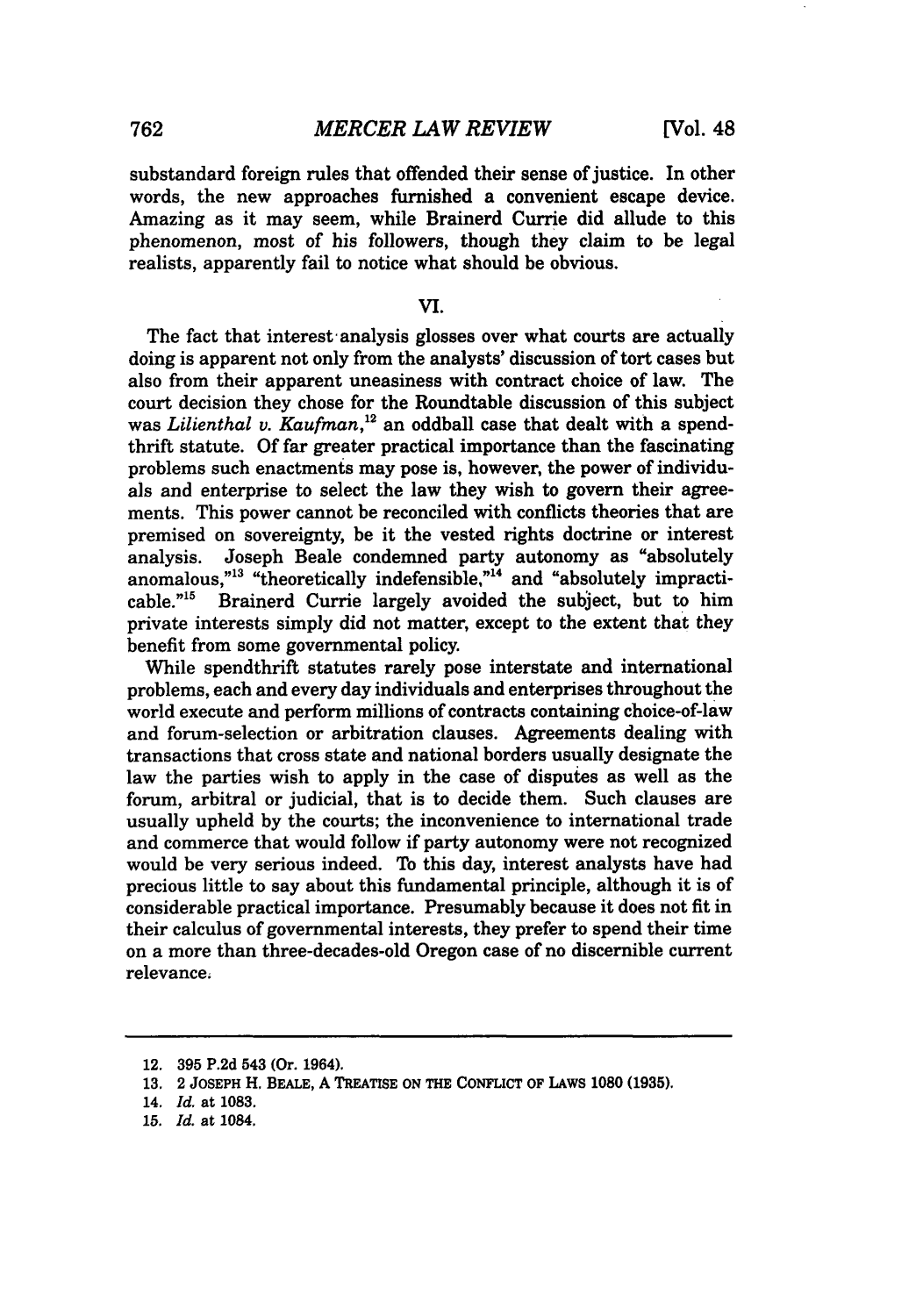### **VII.**

Interest analysts, focused as they are on forum law, show little regard for developments in other nations. Their lack of understanding of foreign law in general is already evident from the strange "policies" they impute to alien jurisdictions such as Zacatecas. But even comparative conflicts writing does not attract their attention. The analysts' lack of interest and understanding is apparent from Posnak's characterization (after **800** years of scholarship which has produced an enormously rich legal literature) of choice of law being "among the most or the most unthought about areas of the law."<sup>16</sup> David Currie evidences a unthought about areas of the law. $n^{16}$ similarly detached attitude when he goes to some length to belabor the elementary proposition with which the glossators were already familiar (and to which they referred in terms of "real" and "personal" statutes), namely that there is a choice between territorial or personal connecting factors.

The loss of international perspective that the analysts' forum-centered approach entails is regrettable, but it is only one of the numerous defects from which Currie's methodology suffers. Having set forth, at greater length and in greater depth, the problems and pitfalls of interest analysis elsewhere, **I** limit my comments to specific flaws that surfaced at the Mercer Roundtable. Whether my comments will be of much use to the participants seems doubtful. As their replies to some searching questions posed **by** members of the audience suggest, analysts do not cherish criticism, even if it comes in the form of a polite inquiry. Perhaps their internal disagreements about such details as, for instance, how Baxter's notion of comparative impairment jibes with the call for moderate and restrained interpretation in Brainerd Currie's last article are simply too absorbing to leave much time for the queries of outsiders.

But even if the discussants may have been less than forthcoming about what others perceive as weaknesses of their methodology, the Mercer Roundtable has had the salutary, if unintended, effect of highlighting some of its flaws. While much has been written about conflicts theory in recent years, we have lacked a discussion exclusively among interest analysts' in terms of their own methodology. It is commendable that the *Mercer Law Review* will not only preserve a record of such a discussion but also enable outsiders to append some critical remarks. Clearly, the time is ripe to realize the truth of the prediction Max Rheinstein made thirty-five years ago, that "American

**<sup>16.</sup>** Transcript, *supra* note **3,** at 642 (Posnak).